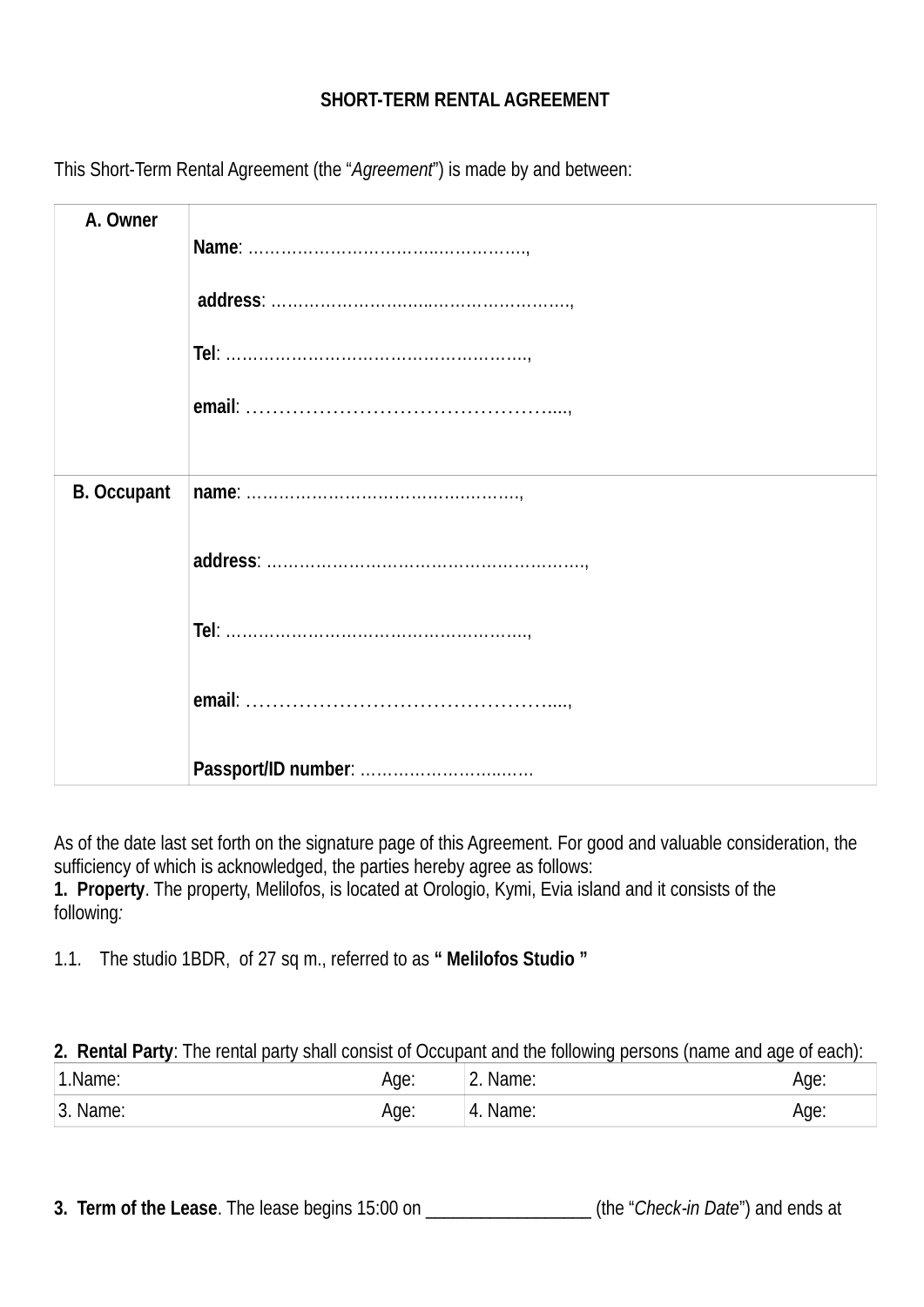**4. Rental fee**: The rental fee is agreed upon ……..….............euros payable as follows:

a. deposit by bank transfer the agreed amount.

b. balance payable cash on arrival (Check in).

**5. Meaning of Occupant**: Any duties, obligations, restrictions, or other provisions applicable to "Occupant" hereunder shall apply equally and individually to each Co-Occupant, and to any guests or visitors, whether or not such persons are authorized to be present on the Property. Occupant and each Co-Occupant shall be jointly and severally liable for any breaches of this Agreement and any and all resulting damages or losses.

**6. Rental Rules:** Occupant agrees to acknowledge and abide by the **Rental Rules** attached as **Exhibit A** at all times while at the property and shall cause all Co-Occupants and anyone else Occupant permits on the property to abide by the following rules at all times while at the property.

**7. Access**: Occupant shall allow Owner and support personnel (cleaning lady, janitor, etc.) access to the property for purposes of repair and inspection. Owner shall exercise this right of access in a reasonable manner and during hours that both parties agree upon.

**8.** This rental agreement is supplementary to any other agreement may be in effect from bookings made through Booking.com, Airbnb or any other platform.

The parties agree to the terms of this *Short-Term Rental Agreement*, as evidenced by the signatures set forth below.

Occupant Name: <br>
Date:

Occupant Signature: \_\_\_\_\_\_\_\_\_\_\_\_\_\_\_\_\_\_\_\_\_\_\_\_\_\_\_\_\_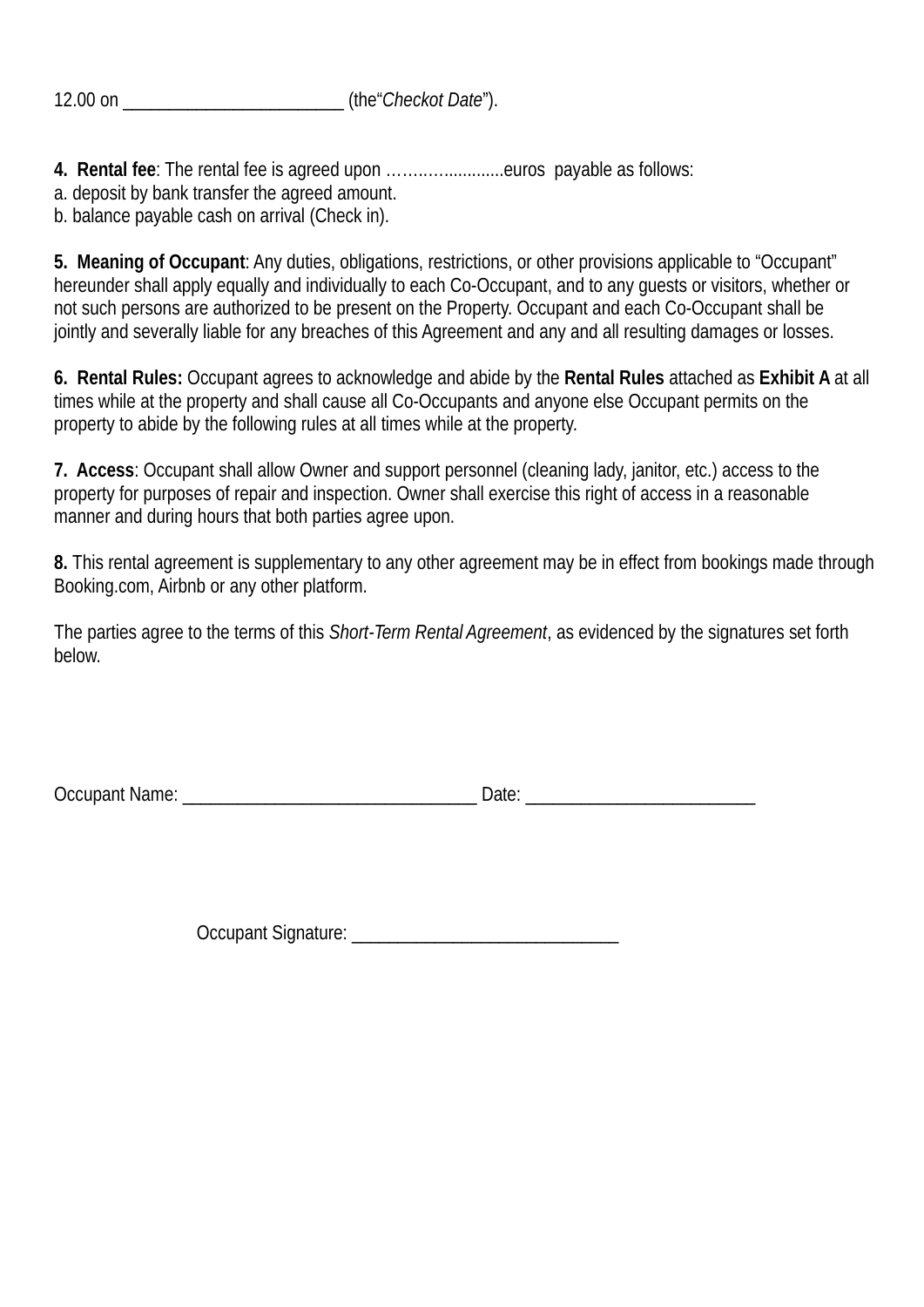## **Exhibit A - RENTAL RULES**

1. Smoking is not allowed inside the house.

2. No pets are allowed in the property.

3. The swimming pool, the gardens as well as the patio BBQ facility are considered to be communal areas and are to be shared respectfully amongst all occupants.

4. No parties or events allowed unless by advance written permission from the Owner. The property is not to be used as a reception for pre wedding or wedding or any other family or other events.

5. People other than those in the Rental Party set forth above may not stay overnight in the property or use the facilities of the property. Number of guests in the Rental Agreement must include all adults and all children - no matter how young. 6. Reservations made under false pretenses will be deemed canceled by Occupant and Occupant and everyone in their party will be denied entry to the property; if Occupant is already checked in, he/she/they will be required to vacate the property immediately.

No refund of any kind will be given under such circumstances.

7. Minors under 18 can only stay with parent, legal guardian or responsible adult present at the property, and must never be left at the property unsupervised.

8. Check in is between 16:00-22:00 and check out is 12:00 unless pre-arranged otherwise in advance. No late check outs are allowed unless prearranged, depending on availability. Occupant shall leave the Property in the same condition as existed upon check-in.

9. Due to the nature of vacation rentals, Occupant agrees and acknowledges that any unauthorized holding over could cause Owner to breach rental agreements with other guests; cause significant losses of rental income and to Owner's goodwill and reputation; result in significant relocation costs in securing alternative accommodations for impacted guests; and/or interfere with critical services, improvements, or repairs. Occupant acknowledges that all costs incurred due to a Hold Over will be charged to the Occupant and may constitute intentional/ tortious conduct giving rise to claims for punitive damages.

10. The Occupant shall behave in a civilized manner and shall be good neighbors respecting the rights of the surrounding property owners. The Tenants shall not create noise or disturbances likely to disturb or annoy the surrounding property owners. Creating a disturbance of the above nature shall be grounds for immediate termination of this agreement and Tenants shall then immediately vacate the premises. Quiet hour The common quiet hours are as follows:

During the summer season (April 1 to September 30) from 15:00 to 17:30 and from 23:00 to 07:00.

During the winter season (October 1 to March 31) from 15:30 to 17:30 and from 22:00 to 07:30.

11. All of the apartments are privately owned. The Owner is not responsible for any accidents, injuries or illness that occur while on the premises or its facilities. The Owner is not responsible for the loss of personal belongings or valuables of the Occupant(s). By accepting this reservation, it is agreed that all guests are expressly assuming the risk of any harm arising from their use of the premises or others whom they invite to use the premise.